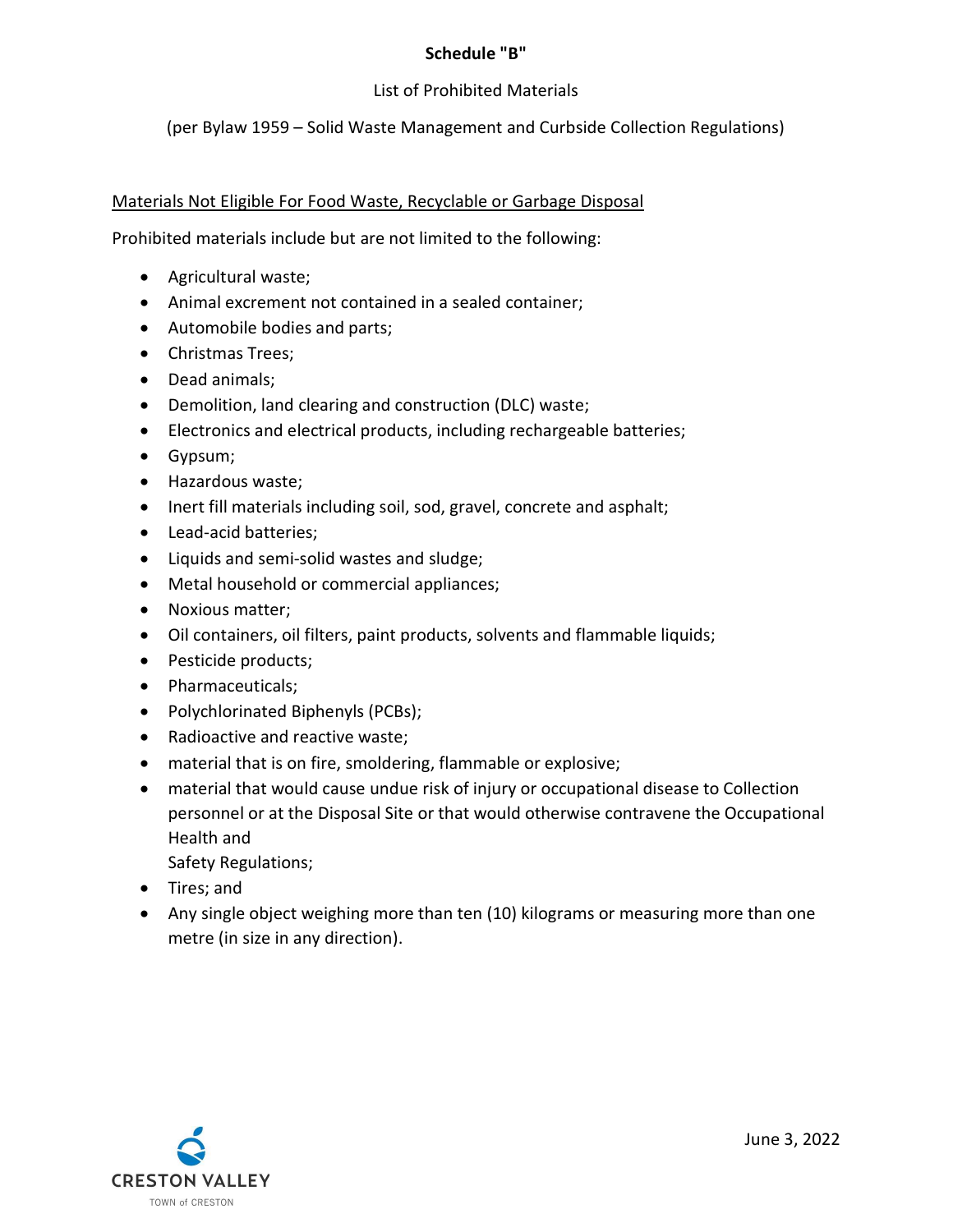## Materials not eligible for Food Waste Disposal:

Prohibited materials include but are not limited to the following:

- Recyclables (refer to Schedule A List of Accepted Materials);
- Yard waste (refer to Schedule A List of Accepted Materials);
- Garbage;
- Plastic bags;
- Plastic or nylon tea-bags or coffee filters;
- Plastic biodegradable or plastic compostable bags;

#### Materials not eligible for Recyclable disposal:

Category 4 - Polyethylene (PE) Film Packaging

Prohibited materials include but are not limited to the following:

- Food waste (refer to Schedule A List of Accepted Materials);
- Yard waste (refer to Schedule A List of Accepted Materials);
- Garbage;
- Category 4 Polyethylene (PE) Film Packaging, ie. Plastic bags; and
- Category 5 Polystyrene (PS) Foam Packaging, ie. Styrofoam and foam packaging;
- Category 8 Glass Packaging, ie. Glass materials.

| <b>HDPE Films</b>                                  | Some retail bags; some frozen vegetable bags                                                                                                                                                                                     |
|----------------------------------------------------|----------------------------------------------------------------------------------------------------------------------------------------------------------------------------------------------------------------------------------|
|                                                    |                                                                                                                                                                                                                                  |
| <b>LDPE/LLDPE Films</b>                            | Grocery bags; newspaper bags; dry cleaning bags; bread<br>bags; frozen vegetable bags; soft drink case over-wrap;<br>garden product bags; paper towel over-wrap; diaper and<br>feminine hygiene product outer bags; stretch film |
|                                                    |                                                                                                                                                                                                                                  |
| Category 5 - Polystyrene (PS) Foam Packaging       |                                                                                                                                                                                                                                  |
| PS Clamshells (EPS)                                | Egg cartons                                                                                                                                                                                                                      |
| PS Trays/Plates (EPS)                              | Deli and take-out food trays                                                                                                                                                                                                     |
| PS Meat Trays (EPS)                                | White and coloured meat trays                                                                                                                                                                                                    |
| PS Hot Drink Cups (EPS)                            | Foam drink cups                                                                                                                                                                                                                  |
| PS Cushion Packaging (EPS)                         | White foam cushion packaging used for appliances,<br>computers, TVs, printers;                                                                                                                                                   |
| <b>Category 8 - Glass Packaging</b>                |                                                                                                                                                                                                                                  |
| Clear Glass Bottles and Jars (non-                 | Food containers; ketchup bottles; pickle jars; jam and jelly                                                                                                                                                                     |
| beverage)                                          | containers; cosmetic jars                                                                                                                                                                                                        |
| Coloured Glass Bottles and Jars (non-<br>beverage) | Cooking oils; vinegar bottles; cosmetic containers                                                                                                                                                                               |
| Category 9 - Other Flexible Plastic Packaging      |                                                                                                                                                                                                                                  |
|                                                    | Stand-up and Zipper Lock Pouches                                                                                                                                                                                                 |